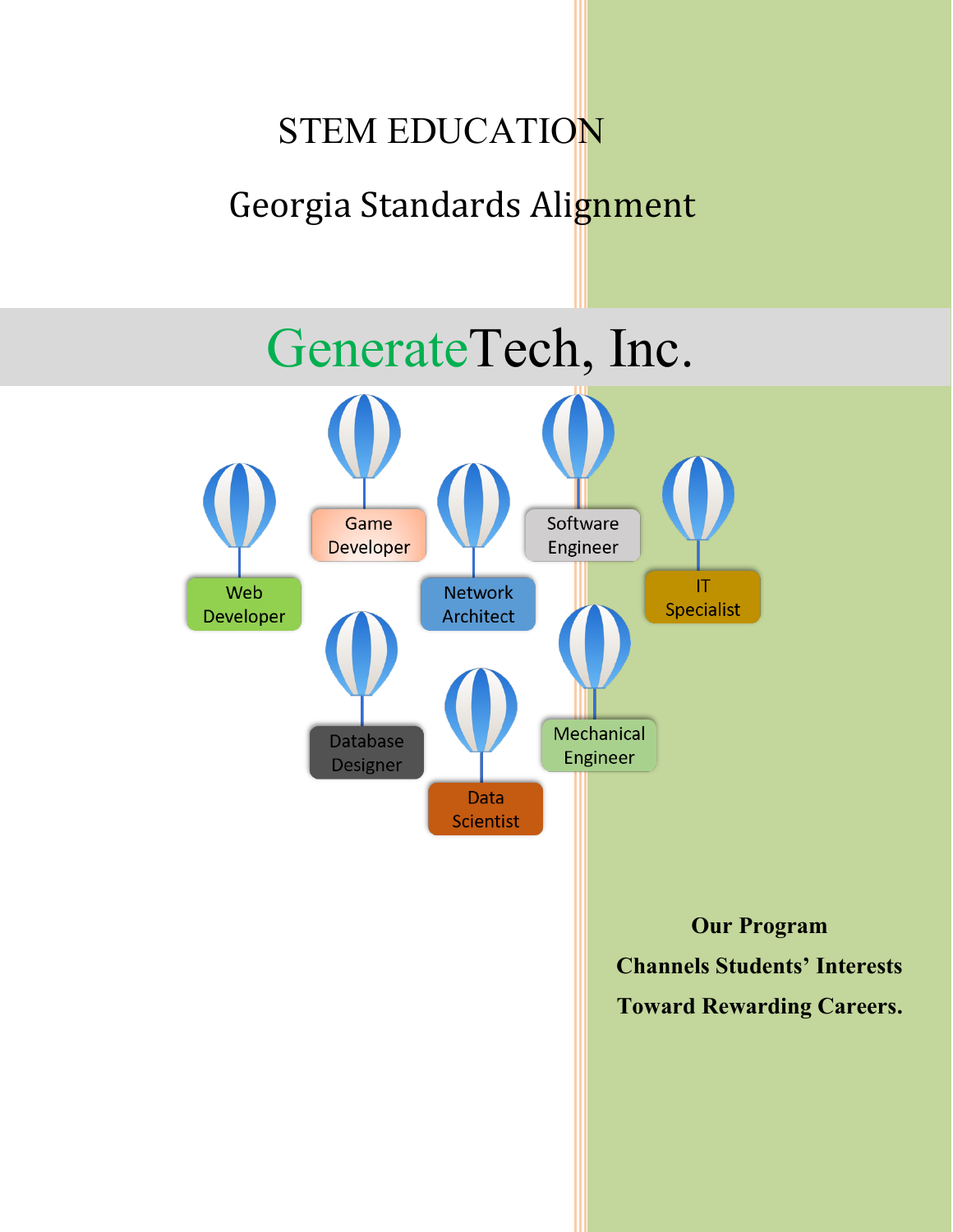## About GenerateTech, Inc.:

GenerateTech is a non-profit organization in Rockdale County, Georgia where every student learns and grows regardless of class, race, nationality, background, interests, and intelligence. The company designed its facility to be academically-charged, bully-free, technology-driven, and success-speaking to benefit students from the traditional, private and homeschool systems. GenerateTech's program is hands-on and the company provides a space and training that foster creativity, critical thinking, and collaboration amongst students of all grade levels.

### Mission Statement:

As a nonprofit, GenerateTech will commit to providing scalable, real-world and hands-on innovative STEM education training and services to all its patrons at a low cost so that anyone who seeks to take part cannot because of the cost factor. For students, we will maximize learning experiences by bridging skills in **S**cience, **T**echnology, **E**ngineering, and **M**ath.

#### Instructors:

At GenerateTech, we hire teachers and IT professionals from the community to serve as leading instructors. Often, instructors would use high school students or students they have trained to serve as teachers' aides. Currently, Mr. Mark Fraser develops the organization's training curriculum, and he holds a myriad of IT certifications including security+, Network+, A+, Certified Internet Webmaster, Microsoft Certified IT Professional (MCITP), Microsoft Certified Solutions Associate (MCSA), Linux Certified Professional (LCP) and Certified Associate Project Manager (CAPM). Additionally, Mr. Fraser has a Bachelor's degree in Information Technology and a Master's degree in Information Technology Management.

## Method of Alignment:

- GenerateTech's all-inclusive program incorporates training features and outcomes that align with Georgia's standards: Career Preparation: -
	- 1. Training experiences focus on a number of computer literacy skills, technical career preparation and college readiness IT skills.
	- 2. Sustainable computing is a prevailing technology trend, which we educate students about via our regularly hosted up-cycling program.
	- 3. Our training sessions boast several approaches to learning such as peer-to peer interactions, instructor-led activities and discussions, multimedia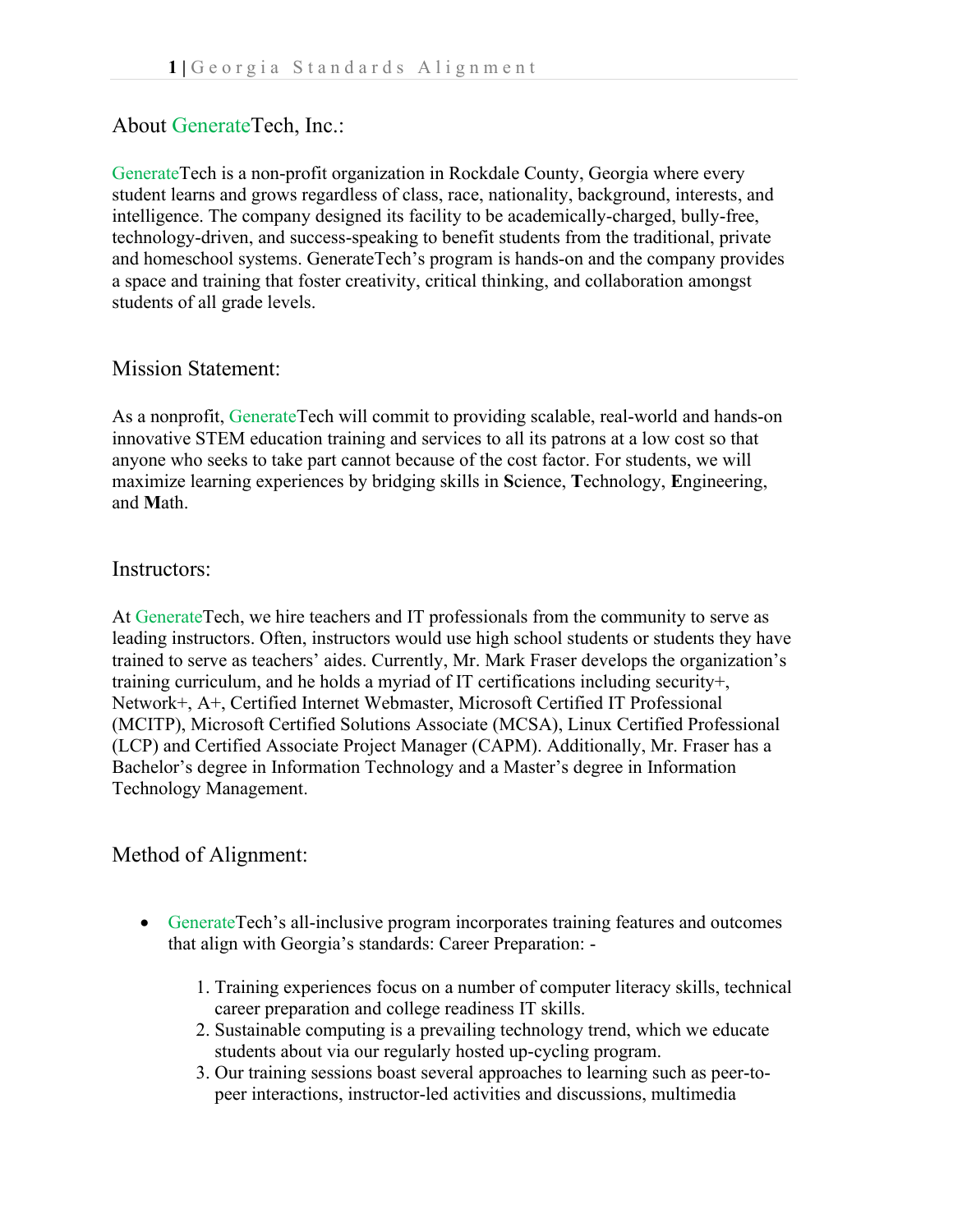presentations, videography, show and tell, role play, and simulations.

- The company's STEM program is based on grade level groupings--second through fifth, sixth through ninth and tenth through twelfth--to maximize learning.
- We set specific learning objectives for each training session. For example, explain and show how electricity flows through a circuit and discuss the differences between series and parallel circuits, and demonstrate how to build either circuits using the provided hardware and tools (electrical engineering). Likewise, how Functions make programming less stressful and why using variables make sense regardless of the language (software engineering).
- We ensure that every learning experience involves hands-on activities so that students do not only learn by listening and observing but by doing.
- We focus on all aspects of STEM education and not just a single component, and we take pride in the fact that we guide students in making learning connections.
- Generally, students will learn to troubleshoot, identify, describe, use, discuss, solve, build, fix, analyze, research, and demonstrate proficiencies in a myriad of STEM areas, including but not limited to computer science, algorithms, multimedia design, programming, website design, robotics, electrical circuits, cyber threats and safety issues, structural engineering, PC and board games design, science and engineering experiments, 3D modeling and printing, prototyping, artificial intelligence, hardware and peripherals, Windows Operating Systems, Internet technologies, and Microsoft Office.

# Field Trip Scenario:

Our facility features three settings which, when combined, provide a comprehensive and immersive STEM learning experience. Students can stop taking a field trip and begin doing it. For most students, the fun part of the field trip is the bus ride. Even some teachers and chaperones remember more about their time on the bus than they remember about the program and its purpose. Students who take part in field trips to GenerateTech will always remember what they did and why. In fact, most field trips are structured to allow students to build and take away their projects. Students who participate in field trips will benefit from training that connects at least two STEM areas. Typically, students will spend fortyfive minutes to one hour on each project building, creating, designing, coding, interacting, and learning.

## Testimonials:

"This place is fantastic! My son has participated in two field trips and a week-long summer camp and not only learned, but has been inspired! I have loved seeing everything he has created! These STEM activities are many times out of my wheelhouse so I am thrilled to have such a place and such people to help guide him in this interest!"

Homeschool Administrator